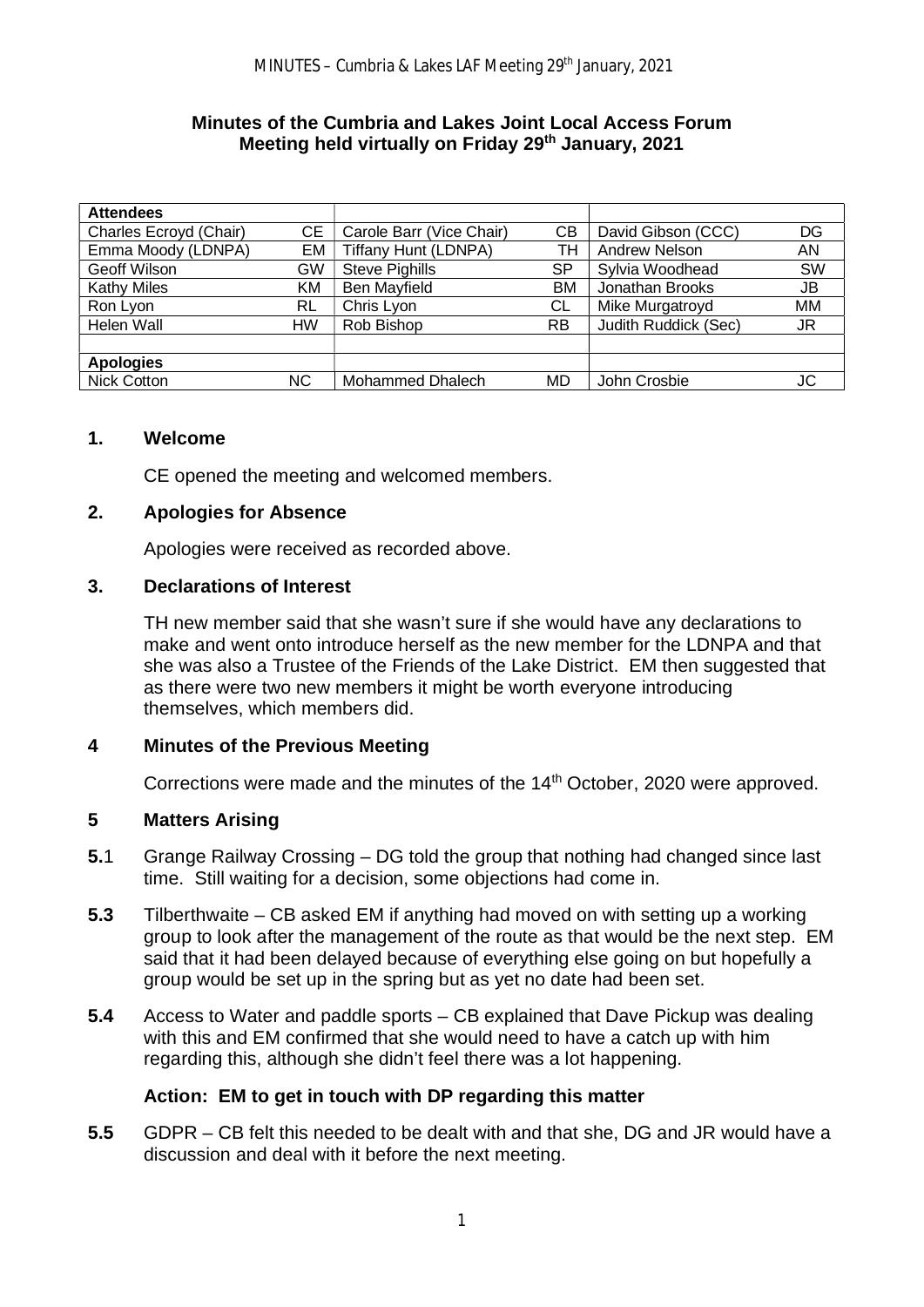# **Action: CB, DG, JR to discuss GDPR before next meeting**

### **6. LAF Work Programme**

**6.1** Upland Fencing – GW circulated his papers prior to the meeting. He reported that generally he felt it was difficult to get the Inspectors to pay much attention to ours, and indeed other consultees, advice and concerns. Inspectors tended to take more notice of the applicant/landowners views. A point that CB had noted and felt we must continue to keep making our advice and stronger if needed.

This is one of the reasons to set up a meeting with Julia Aglionby and CB had emailed her but heard nothing back. So she said she would email again.

 GW asked that the meeting formally accept the responses he had made on their behalf and this recommendation was agreed by the forum and the responses duly accepted at the meeting.

### **Action: CB and GW to set up meeting with Julia Aglionby**

AN then said that as a new member of the LAF explanations from experienced people like GW were really helpful and he thanked him. He also said that would it be possible for training for new members.

CE then said that training had been mentioned at the pre LAF meeting.

 TH wanted to add that the whole issue of fencing was really key and that the LDNPA took a very robust view on this and would only sympathise or support fencing if it was demonstrated as absolutely essential. She felt it was an important thing to track and that the progress of the fencing should be monitored. She had noted that one of the fences was to be removed in 2030 and wondered if the LAF kept an eye on this but felt it was important to do so.

 GW said that the point that TH had made was important but is impacted on by the fact that there has been a change in duty for DP because he was leading on the mapping of the fencing which the LAF had taken a lead on promoting through the LDNPP. We have noted previously that some of the early grants of authority have now run out of time and I'm not aware that anybody is really tracking that. We have made the point in the past that there is really no duty on anybody to do the tracking and even if a fence remains beyond the period of authority there's no way of enforcing it. The only way would be for a member of the public to bring a claim against the people who are responsible for the fence. I would just ask the Partnership that this isn't allowed to disappear below the horizon.

TH thanked GW and said she had noted it and would follow it up with EM.

CB said that she slightly disagreed with TH comment about the robustness of the NP and probably the robustness of a lot of people when it comes to these applications because it's always on the sensitive issue of peat restoration or planting more trees and its really easy to be swept along by those good things in the applications and for everyone to stand back and not challenge too much and I think we ought to be challenging more not less and felt it was great if TH could keep an eye on that at the NPA end through being on the board and the Rights of Way Committee.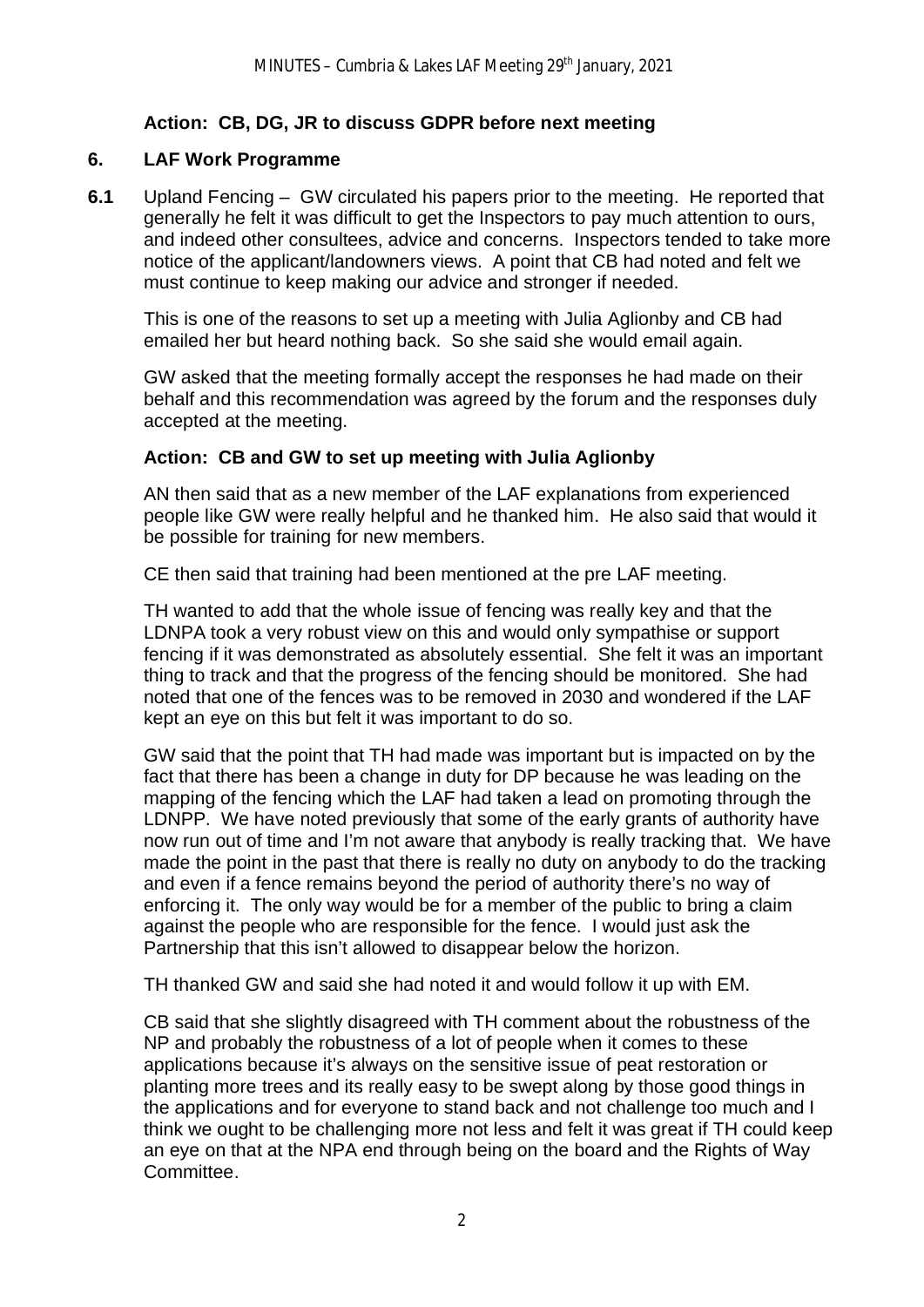RB wanted to make sure that we had noticed in the chat section that SW felt there should be a notice on each fence to say when it should be removed and that she didn't agree with the view of CB

**6.2** Recent, current or upcoming consultations

Carlisle Southern Link Road – CE informed that this was proceeding apace. DG added that some senior officers had been employed within the council to drive this forward in the coming months.

Portinscale Bridge – CE, CB and AN would put something together on this. CE asked AN if he could draft something for him. AN said there should already be something as three meetings ago this was discussed.

### **Action: CE to look for previous draft on this**

A66 Improvements – CE said that he had emailed everyone before Christmas and that there was a virtual meeting held by Highways England and their contractors. CE said GW had responded to his email. CE also said that he knew everyone on the non-motorised user group and that he was the only Cumbrian based member, there were a lot from North Yorkshire and County Durham. Most users were covered, horse, cycle and pedestrian and that as soon as he had something from HE he would make sure it was circulated particularly to GW, RL, CL and SW.

SW wanted to add her name to the A66 improvement group she hadn't done this previously as she lives in South Cumbria and the A66 is in North Cumbria but now felt there could be some benefits for access to geological sites. CB thanked those who had offered their time.

### **Action: CE to be made aware that SW and GW would like to join the A66 improvement group**

**6.3** Lake District National Park Partnership – CB told members that the Partnership was still doing their review and that a meeting was set up for February about Park for Everyone and the Sustainable Transport sub group paper.

EM added that the meeting would be on the morning of  $11<sup>th</sup>$  February and it would be a chance to get the views of all the LAF and that a few other relevant people would be invited along too particularly on the Park for Everyone theme but also there would be updates on the other key challenges. She thanked CB regarding the amount of work done on the sustainable transport group.

CB asked JR to contact MD to make sure he could attend the meeting on the 11<sup>th</sup> as he had been doing work with Place Innovations about attracting groups to the Lakes who don't normally come here.

 RL asked if there was anything he could have an input on and EM said if he joined the meeting on the 11<sup>th</sup> they would be interested for his input regarding disability access.

### **Action: JR to contact MD regarding meeting on 11th February**

**6.4** Potential Research Possibilities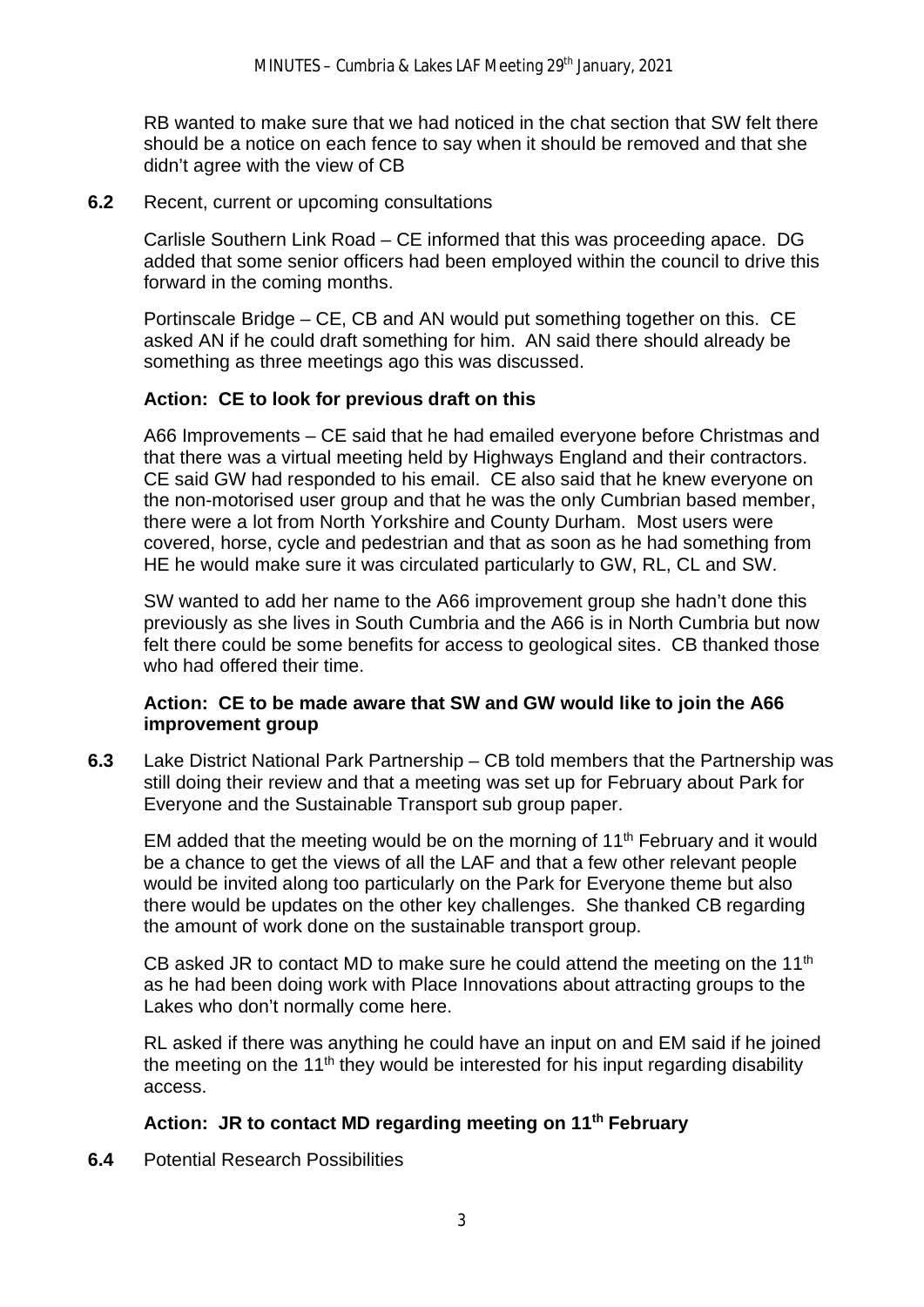BM told the group that there was progress and good news more for the access forum than himself professionally. He said that in the present circumstances opportunities had been quite slim but this week he has discovered there is a project by a Professor at Oxford Brookes and a lecturer at Newcastle and they have been given a million pounds worth of funding to look at access to the countryside and the history of access to the countryside and also the future of access to the countryside. So he has drafted an email to the people organizing this project, as long as the members approve, to see if they would like to get involved as I think they are looking at exactly the same things that we proposed we would look at through a Phd student except this is a professor and a senior lecturer. I think they'd be a great contact and be very keen to hear everyone's collective experience and knowledge.

AN said he would be really interested in this and that a couple of groups he is involved with would be helpful to this.

BM then said that the project was called "In all our Footsteps Project" and that press releases were going out.

CB then asked if everyone was happy for BM to progress with a letter on behalf of the LAF. Everyone agreed.

CE rejoined the meeting.

ACTION BM

### **7. SWOT Analysis**

AN said that after the last meeting he told everyone about the facebook page which was on hold, the page was called Cumbria & Lake District LAF and that the name is available to use as we see fit and one of the suggestions last time was that we took the SWOT analysis and add that onto the page. He also suggested putting LAF successes on there. He said that he had had some good discussions with CB about the way the SWOT analysis is used and what the group want to do with it next.

CB then said that a lot of work had gone into SWOT and that we need to decide what we are going to do with it and how it may shape our work programme.

AN said that he had seen other SWOT analysis used to show what successes had been achieved as well as to point out where our future efforts may go. So what are the next steps for the SWOT analysis and what does everyone see its use being?

DG felt it had been useful from an authority point of view as some of the issues raised about communication with the authority have already been actioned so they've used it as a tool and found it very useful.

GW said that the analysis gave our strengths and AN answered that it did on a number of different topics which had been chosen but he couldn't find anything in the analysis that he thought the public would look at and think that's great because although it's of interest to us as a group it's not necessarily of interest to the public and that they could understand what we do and what we've done for them.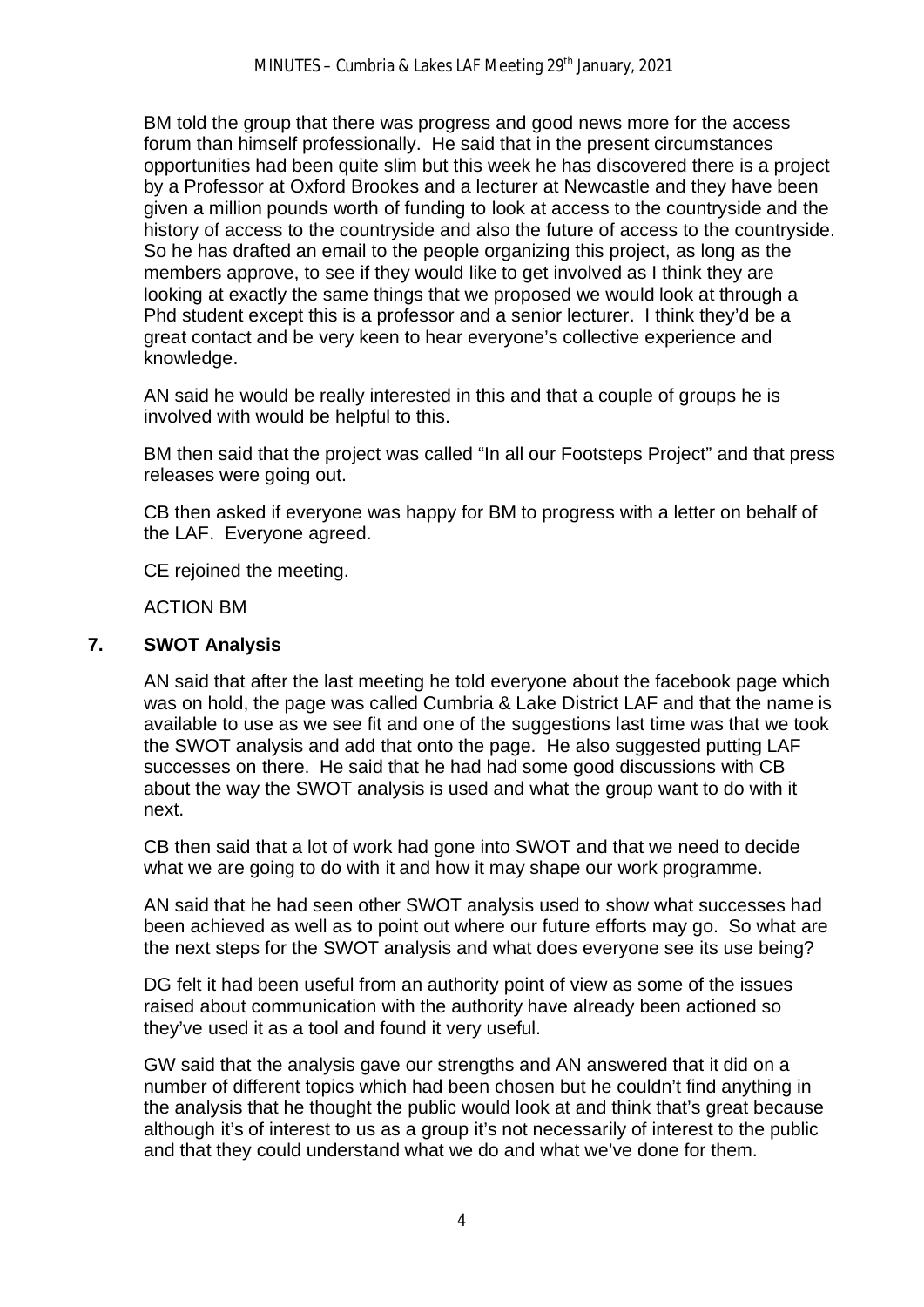GW said that was possibly a weakness that should be added to the SWOT analysis.

AN then asked if the group saw the SWOT analysis as being complete or were there next steps going forward.

CB felt there were lots of good things the group did for example the work by GW and the sustainable transport group. She also said that she and AN had had discussions about whether the group need to be more strategic in the advice given and picking up on strategic points. We identified we needed a secretary and now have JR and BM has taken his work forward but we now all have to look what have we done in the last year and question are we doing enough.

DG agreed and said that from an authority point of view they had had a go at doing an annual report and this was like a rolling annual report and for example you could use the facebook page as an advertisement for the LAF so like minded people can see what we're doing and might say they want to get involved.

SW said that she had been walking on the coast and noticed some new gates had gone in and she felt that pictures of improvements to rights of way would be good to go on the facebook page.

AN then asked if anyone had any succinct examples of successes or pictures to send them to him and he would see if he could make them look right to go on the page. He also felt that it would be best to run the page as outward facing so only messages would be received direct so the comments bit would be kept to a minimum.

CE felt this was a wise suggestion.

DG said he could send the annual report to see if there was anything on that which could go on.

AN also asked GW if he had anything and if SP had any photographs that might be useful.

### **Action: DG to send annual report to AN. All to send articles/information of interest to AN as it arose**

### **8. Keswick to Threlkeld Route**

CB said that she had wanted this on the agenda even though it had been discussed in the past with regard to the surfacing and tarmac. Now that the path was open she wanted to discuss access for horses. The route cost over £8 million for people to use and wasn't just about re-opening a path washed away in Storm Desmond but to get vulnerable users such as horse riders off the A66. There have been four horses killed in the last six weeks, one of which was in Cumbria near Clifton so it seems strange that we have a route owned by the National Park that horses currently aren't allowed on. CB then said she had had a discussion with the National Park to see if that could be rectified and they had offered to re-look at the issue in a few months. The main reason she was given that horses can't go on at the moment was health & safety as some of the bridge parapets are not to current guidelines and there was concern that the two tunnels didn't have enough height. She had asked the National Park if she could have a copy of their risk assessment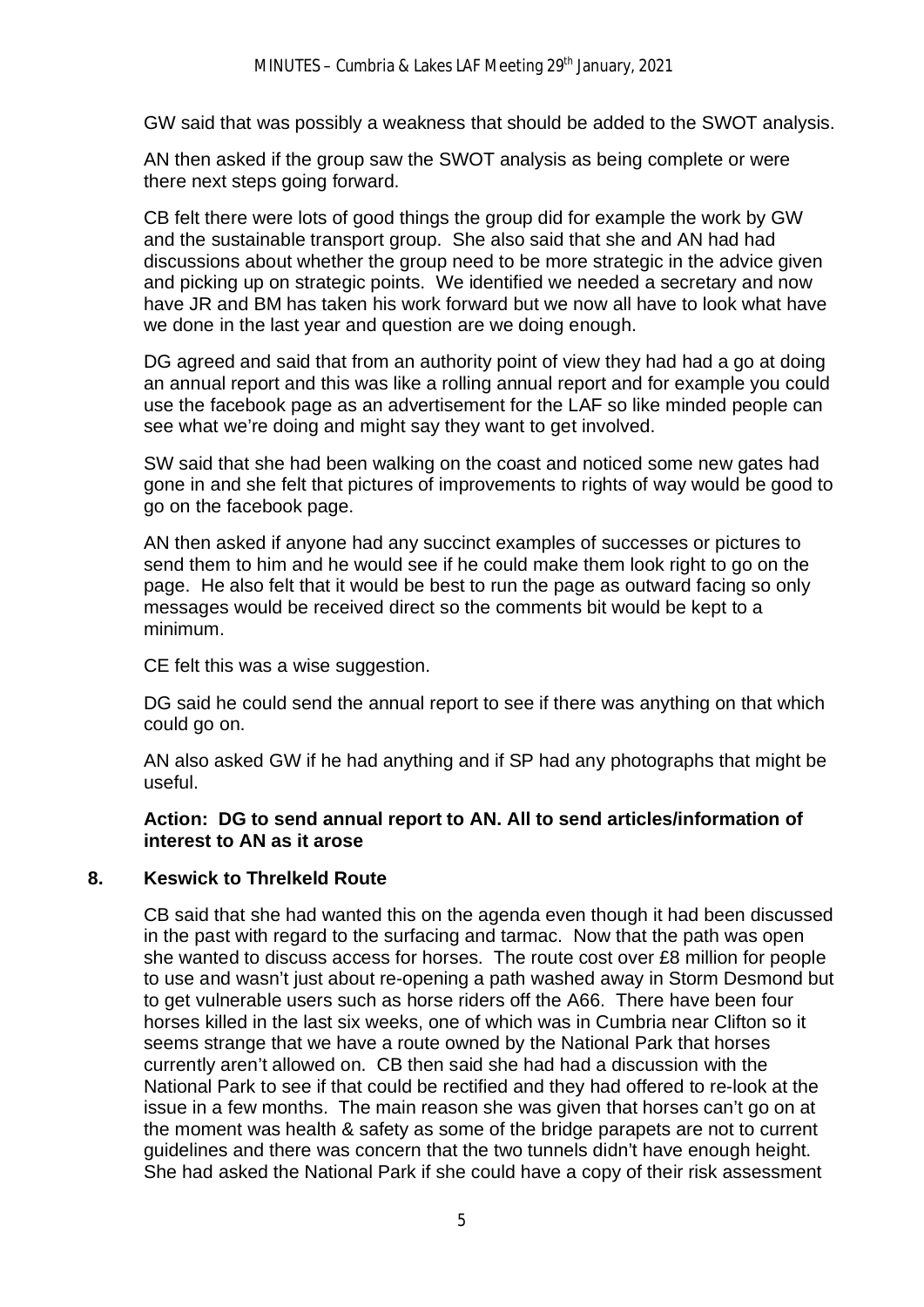but there doesn't seem to be one that she could look at. However, one of the members from Cumbria Bridleways Society has walked the route and documented every bridge and tunnel and where the parapets don't make the guidelines it is by a matter of centimetres and the tunnel heights were ok. CB would like CALJLAF to write to the National Park and ask them to consider horse access as a priority.

RB agreed with everything CB had said and didn't understand why a particular user group had been left out. CB said the consultations had been carried out differently in this instance and the NPA say riders did not respond but riders say they did. It isn't possible to go back over that but lessons for future consultations and projects should be noted for the future.

JB said that as a user of the path he felt it would become very overcrowded with horses on there as well as pedestrians and cyclists, horses leave mess and would the tarmac be strong enough.

GW disagreed with JB and couldn't believe there would ever be so many horses on the route to make it overcrowded and regretted that it could be a factor.

CB replied that there are bridleways all over the Lake District rammed with cyclists and walkers and that multi user paths exist all over the country without issue.

EM understood where CB was coming from but said that JB as a local voice was right and that the path was extremely busy and overcrowding was causing some tension especially with social distancing and she felt that at the current time if horses were allowed the situation would become much worse and there would be many complaints. If something was put out to consultation now there would be concerns about it but if we waited until the autumn and see how things have developed there would be a much better chance that horses would be allowed.

CB replied that this was the same everywhere and should that amount of money have been spent on a path that is permissive or should landowners have been encouraged to be putting that down as a definitive right of way?

EM said the amount of interest in this route was well out of proportion to any others. We have already said we will review it in the autumn so it's not that we're not listening we are definitely going to do that and it is in the work programme. CB quoted the example from the recent Orrest Head newsletter about the number of people using that path so K2T was not alone. CB had been told the review would be in the Spring. As landowners LDNPA did not need to consult on allowing horses they could make that decision.

RL stated that cyclists were worse than horses in his opinion and would have no objections to horses being allowed on the route.

AN said this was maybe a good way to highlight the opportunity to agree at a strategic level that if a new Keswick to Threlkeld project came in we would have an agreed stance on it so we would all be aware that we wanted to lobby for full access for all users, i.e. not being a permissive path, or if we didn't have them in place then an automatic discussion starter would be that unless there is good reason we would want to see all user groups represented.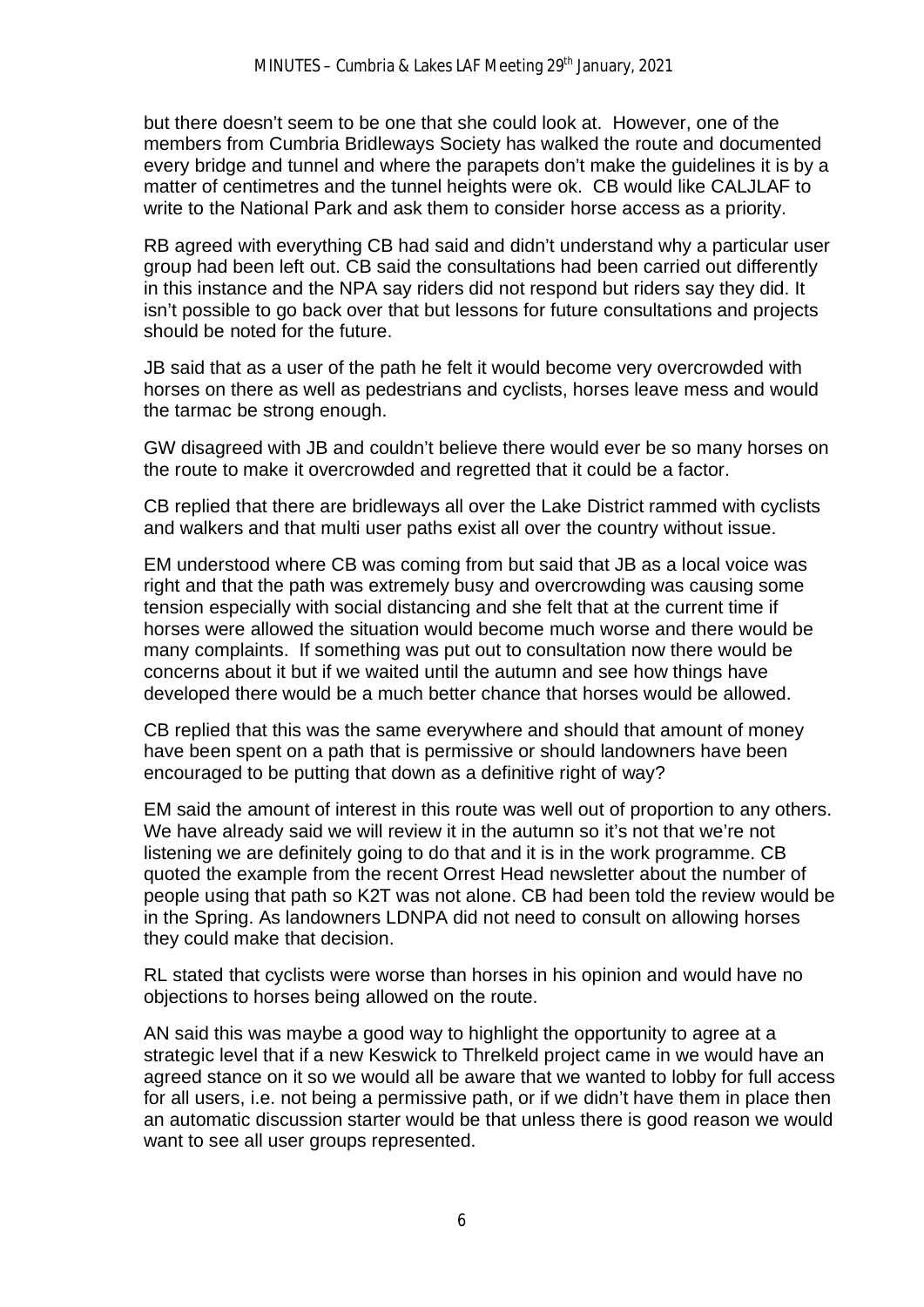CB asked if there were any more comments on this as she didn't feel we had an agreement and if people wanted to vote on it they could do so in the chat box.

AN then asked EM what the thinking was from the National Park Authority in not letting horses use the route and EM answered that horses never were allowed on the route before Storm Desmond but she wasn't involved in those decisions. There had been a LAF on site visit at the time but there wasn't a lot of requests for horses to use it but in hindsight that should have been considered.

DG then said that with the new DFT regulations that wouldn't happen now.

CB answered AN by saying that when these types of projects were running the National Park would go out to stakeholders but on this occasion there were drop in centres but they were very much focused around Keswick and from the questionnaires sent back the park said that no riders had asked to use the route where as there are some riders who filled it in and asked for it.

MM as a local user of the track I feel the user levels have been incredible and going back to the concept of multi user I think you would not have finished it in tarmac if horses were going to use it as it's the most unsympathetic surface for horses and the width is not very multi user friendly. CB pointed out that with a lack of off road riding horse riders had no choice but to use roads that are all tarmaced so the surface wasn't an issue for riders.

Chat box vote: For: RL, CL, SW, BM

### **9. New User Impact**

 CB asked if anyone had any questions or comments on the report from EM that had been sent out prior to the meeting.

 SW felt it was very useful and gave a good summary of 2020 and felt that most of the ideas were quite good i.e. to reduce car dependency but is it realistic given there aren't the staff.

 CB said there had been a lot of work to deal with the huge influx of people and how they might deal with car parking etc. so a lot of the report was based on what had happened and what had worked well.

EM noted comments.

 SW was concerned by the Macmillan Mighty Hike leaflet which wanted to run round Ullswater and felt this was a pity for the route which would be trashed. Do we want to encourage events like this?

 GW also picked up on the Macmillan leaflet which invited people to "take on the Lake District" as if it was some sort of competition venue and the message should be just the opposite. It's something we live with and should cosset. With regard to the new user impact, he welcomed the fact that the report took on board that the Lake District is for everyone and we should find ways of accommodating everybody in the best way we can accepting that use illustrates a need and that we don't make judgmental decisions.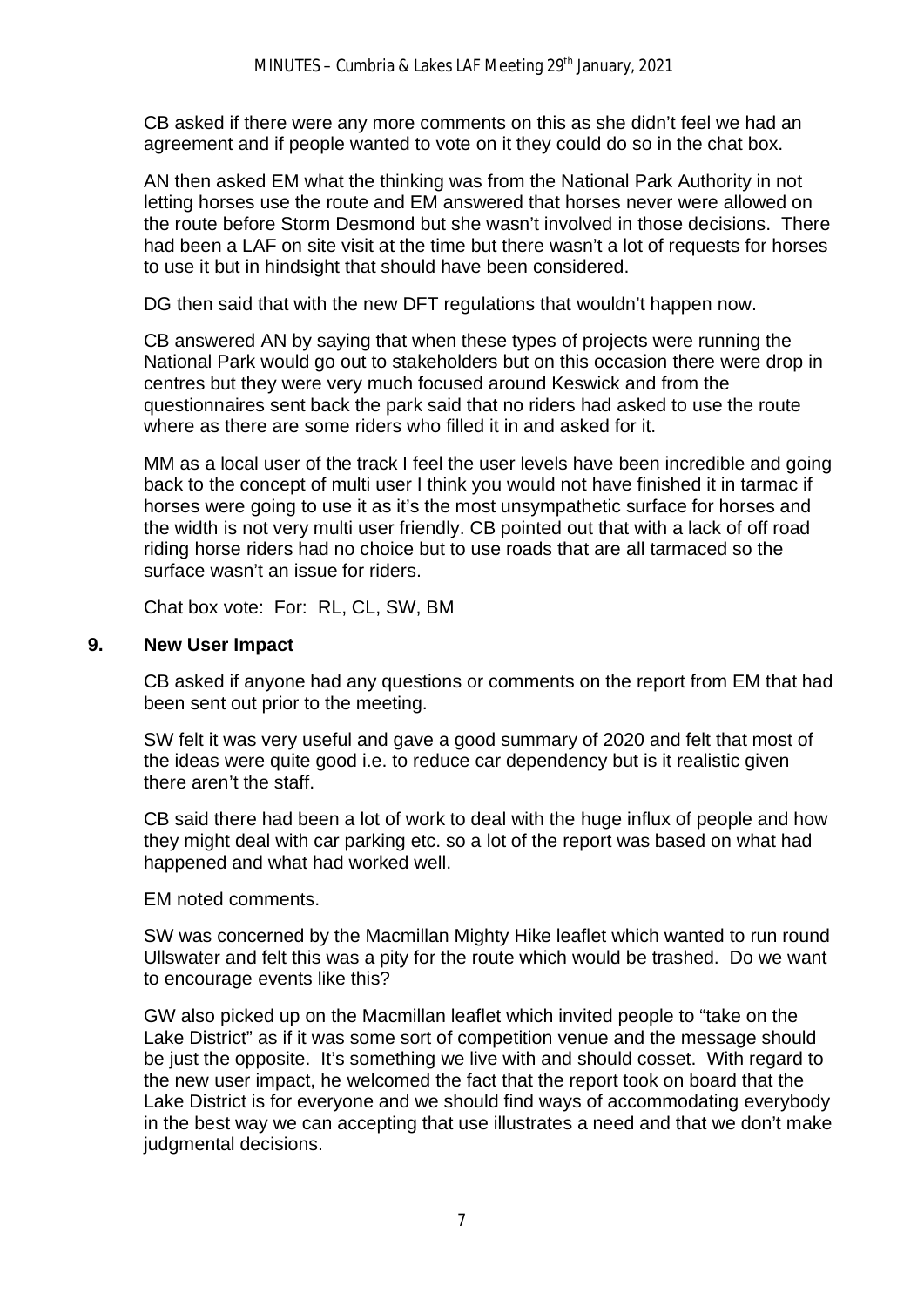RB wanted to pick up on the points made by GW and SW regarding events – when I came into the BMC in September 2019 I was asked to do something about this and I think the best way we can deal with these kind of events is actually working with these groups to educate them on the mess that they leave. One of the things we produce is the Green Guide to Mountains and what came out of that was that our charity is the charity picking up your charities mess and I think that is what we need to get across to the likes of Macmillan or anyone who wants to put on an event like this. Unfortunately they are going to be there and I guess it is our responsibility to make them aware of the damage they cause and to work with them to make better events. Runners are becoming a lot more conscious of the environment they use and we have a link to a guide on "No more barbeques" which I can send round.

 CB said that in the past the Lake District LAF had been involved in an Event Management Group but here were so many events to advise on it was onerous for the people who were dealing with the applications.

DG wanted to underline this point and that there were a vast quantity of events coming through and that a lot of the groups used the word "race" and are amazed when they are told there is no right to race on public rights of way and it is just an endurance event that they are allowed to have. They generally are asked to have a staggered start to lessen the impact which helps the organisers as they don't get queues at gates and stiles but he felt there should be some sort of code of conduct which you can hand out and say this is what we are expecting if you are coming into this area. The only one on board at the moment is the Spine Race and they race along the Pennine Way, we do an ecological assessment of the route beforehand and when they've gone if there is anything to mend they pay and work with us to make that race better the following year.

 EM said that DG had put it very well and that groups were meant to go through the Cumbria County Council Coordinator but there was a huge difference, some gave donations to repair things some didn't but this was part of the Visitor Management Plan. She also wanted to pick up on points raised about capacity to deliver the plan but felt she needed to stress this wasn't the National Parks plan this was something agreed with a lot of public bodies, Cumbria County Council, District Council, Cumbria LEP, National Trust – there are a lot of people involved in this but the good thing is the multi-agency work that's been going on and that people are aware of the need to work together more than ever.

 CB thanked EM and wanted to point out that it's the Partnerships approach to the issue not just the Parks approach. She felt what RB had said was good and going forward as an agenda item it would be good to look at the Code of Conduct and have more discussion around that, if we could talk about that before the next meeting.

 GW said that everyone had been sent a consultation over the revision of the Countryside Code which will try to more fully address some of the issues we've been talking about. I responded and a lot of the things said I included in my response, I hope others did as well and that DEFRA picks up on that.

# **Action: CB to talk to RB regarding Code of Conduct before next meeting**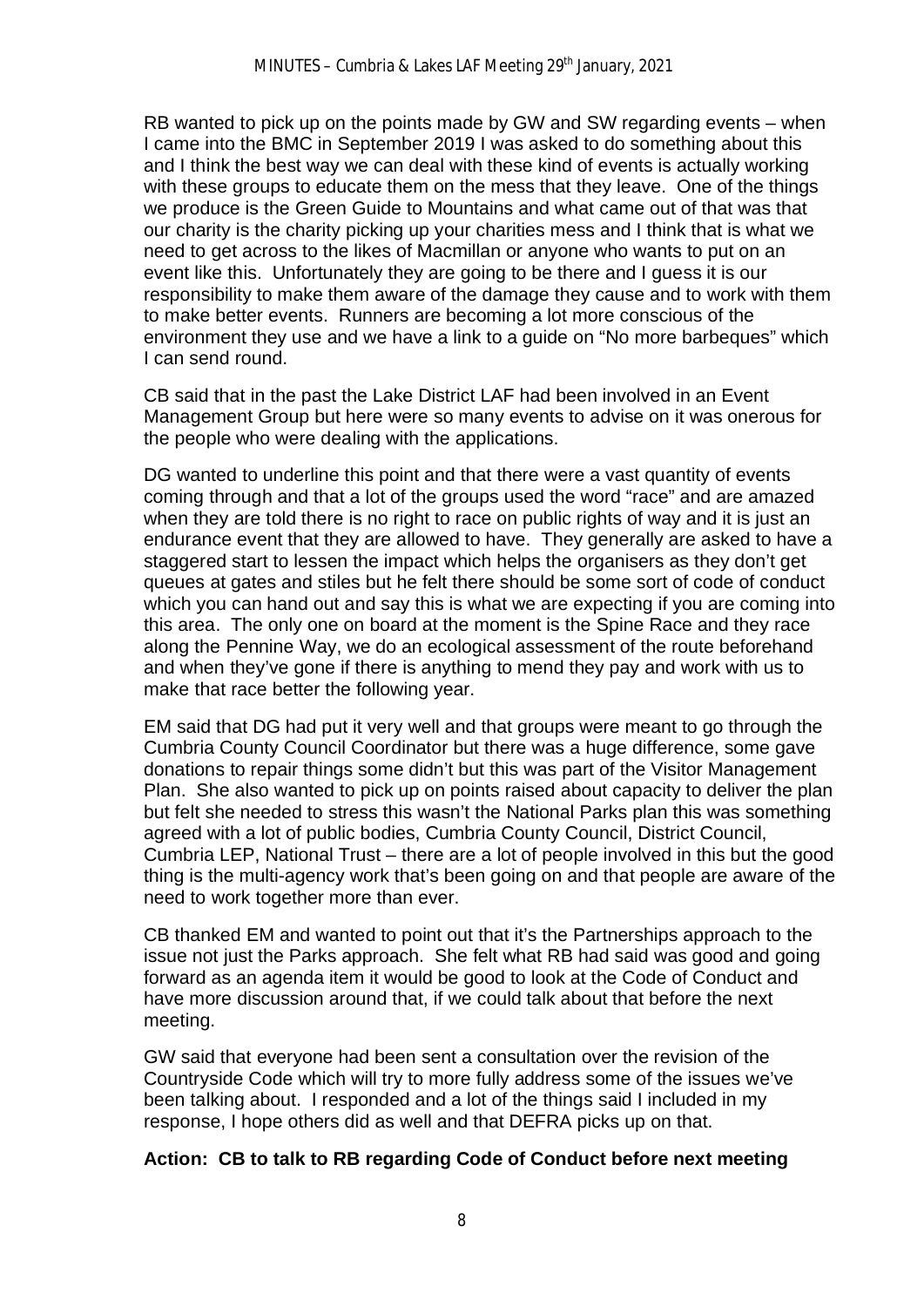### **10. LAF Facebook Page**

This had already been discussed earlier.

CE asked that if anyone had anything to promote the group as the LAF to send it to AN

### **11. Report on Shared Access Workshop**

CB explained this was a workshop that DG organized a few weeks ago about the new DFT standards on user paths which the key word in that seemed to be segregation.

DG felt the workshop delivered by Mark Brierley was very useful and the basic theme of it was that the standard of segregation that the DFT was looking for that was going to attract Government funding they would now want that level of segregation which is very useful for us because we can then see what we can get in there simply with a tape measure, so there is a standard to work to which is really useful.

CB said that EM had also made the point that if we haven't got enough room then we can't go ahead with things in the Park. I had a look to see if I could find those guidelines but I couldn't find a version that wasn't newer than 2012 so maybe DG could find that for her.

SW also felt the session had been very helpful and had made notes saying that pedestrians needed segregated from cyclists, but the Government was thinking entirely of London and there was no real consideration of rural areas such as Cumbria where our roads haven't got the space for people to walk, cycle or ride. I don't know what we do about that?

CB told the group that EM had put in the chat box how to find the guidelines google LTN1/20 and that maybe we should come back to this at the next meeting.

# **12. News from National & Regional Access Bodies**

CB said we needed input from CE for that and he had unfortunately left the meeting due to technical difficulties.

### **13. Coastal Access**

DG had sent in his report which had been circulated prior to the meeting but added that the most recent thing was that they had been asked to get all the work they had been asked to do together so a grant could be put in for next year, so expecting some RDP European Funding next year for the work that is still out there. Unfortunately there isn't that much work because there are still two enquiries taking place at the moment with regard to the line back from the Secretary of State for the sections through Morecambe Bay and the Solway Bay area. So he hasn't heard anything more from them so just looking at doing another short stretch up from Silecroft to Fox Field. A little bit of work on stretch five to see if they can answer some of the objections that have been put in down there. Putting all the grant bids together for the end of the year and hopefully late spring stretch two should be open..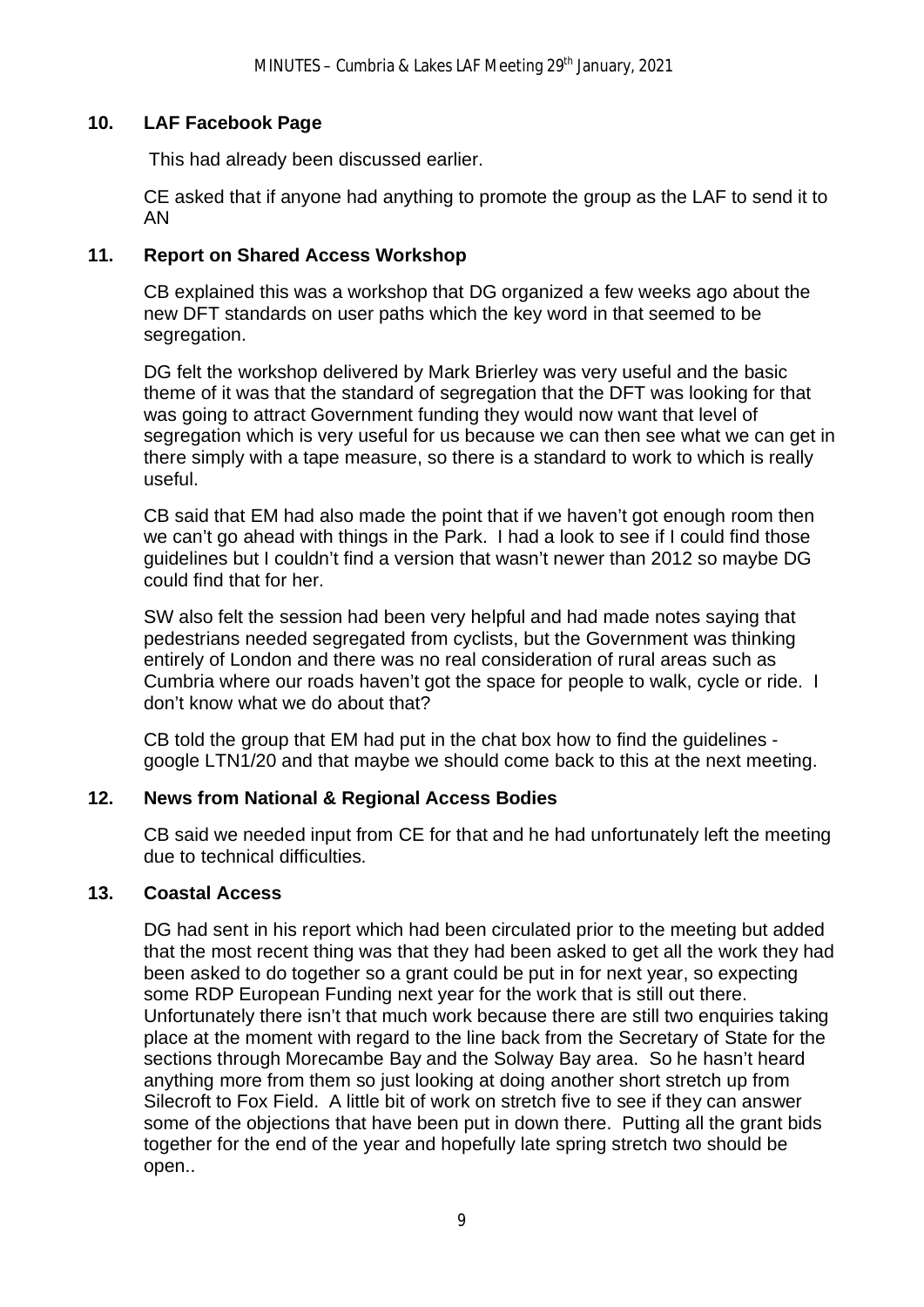# **14. Update from Authorities**

 CB asked if anyone had any questions or comments regarding the report sent earlier by DG – no one did.

 DG added that the flood recovery work will be on for a while longer even though they have the money for repairs but wanted to wait and see if there were any more floods over the winter. So late February and through March they would have a big push to get them in and do that work. There is some work they are trying to do at the moment which keeps vanishing under water on the Hadrians Wall Trail just to the east of Carlisle. They've also been inundated with an increased number of enquiries about slightly wobbly stiles, slippery bridges and muddy paths. The other thing we're involved with is the Kendal improvements which is coming along apace and the County Council are trying to tie all the agencies together, so UU changing the outfall on the sewerage works, the EA, the LCWhip and the SLDC. We're creating a new bridleway and there's a bridleway diversion going in at Cocklakes where the gypsum mines are which involves work with our Highways colleagues as we're putting in some new highway crossings.

 CB then asked if anyone had any questions or comments regarding the report sent in by EM – no one did.

 EM did want to ask that under the projects being undertaken and the fix the fells work that maybe the project manager for that work could come along to the next meeting and explain in more detail.

 CB did say that normally once a year Richard Fox did come along and update the group so that would be ideal.

 SW mentioned that there had been a temporary car park at Pooley Bridge while the new bridge was being built and on Christmas day the car park was still open so she wanted to ask EM in light of the Visitor Management Plan would that car park be kept open as it was a very useful facility.

 EM said this was a live issue at the moment and that planning consent was that the car park should be taken away and it restored to a green field site on completion of the works, but there are ongoing discussions about that and that was all she knew at the moment.

 CB added that while we were on with car parks she mentioned that a few meetings ago the group had discussed the car park at Ullock which at the time didn't have a planning application but she thought there was an application in now for that car park, and at the time members had said they would re-visit that issue when the planning application was made so maybe this is an appropriate time to bring this up. She asked the group if anyone had anything to add and if we wanted to make any representation to the planners.

 JB told everyone that he lives next to the site and that last week there was a special meeting called by Portinscale people about the car park regarding the pros and cons. It was decided that it wouldn't be discussed by the parish council until the application had been considered by the National Park Authority. He felt it would be a good thing and that the arguments against it by certain people were that it would increase the amount of traffic coming through Portinscale.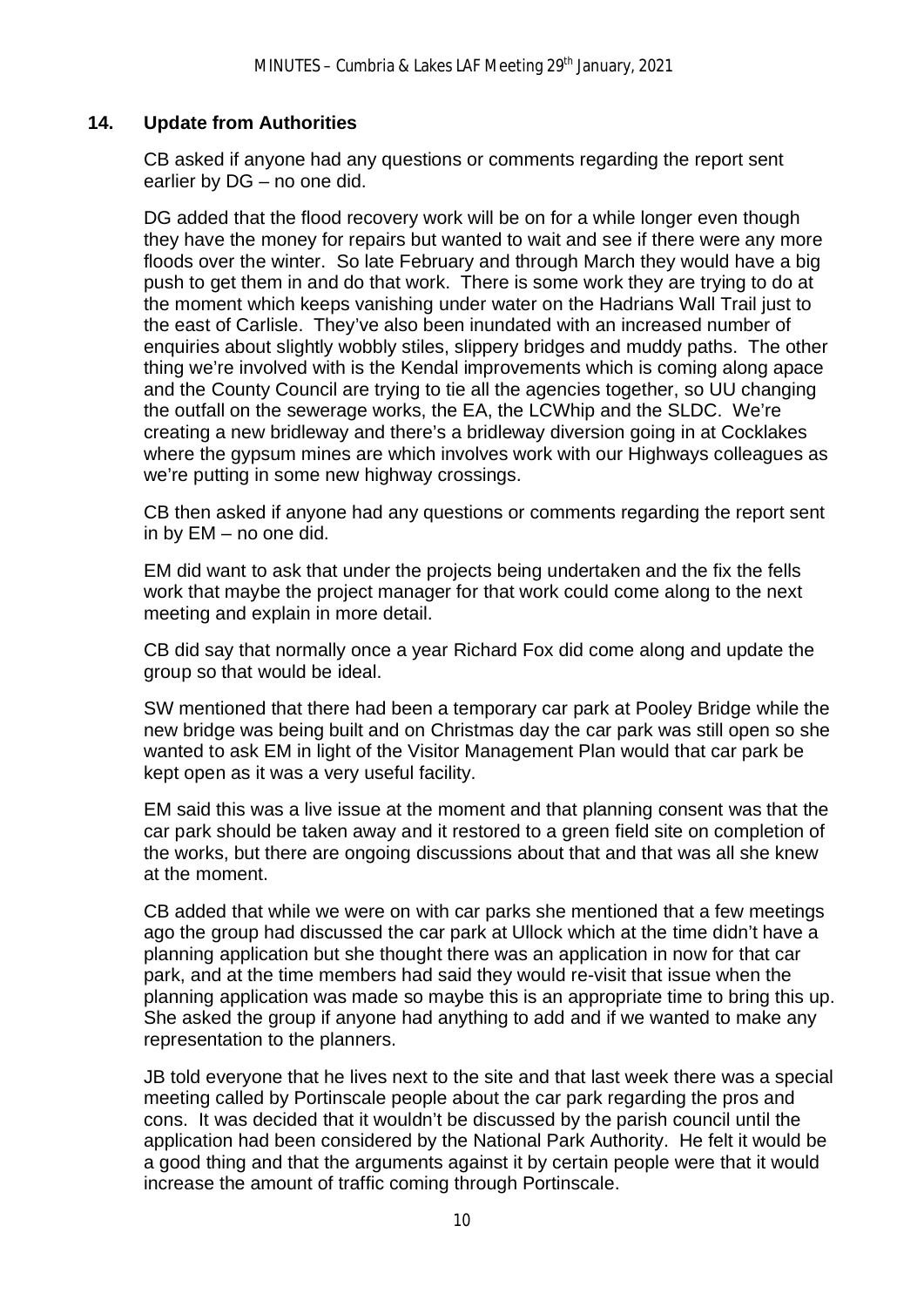MM felt there should be a longer term solution, thinking along the lines of some car parking outside the village closer to the A66. He also said that most of us were in agreement with this car park but only on a short term basis and also without the infrastructure that they were proposing as well, with toilets and other such facilities.

 JB seconded the comments made by MM regarding the temporary nature of the car park.

AN felt there needed to be wider thinking for the whole of Borrowdale.

CB asked if the group wanted to make a comment as a LAF.

 AN said we should maybe open up the debate with the right authorities on the wider issue of car parking and that might be a better way of doing it.

CB said we could maybe do this through the new user impact report.

 JB added that he had already made his comments directly to the National Park Authority about the application.

 MM asked EM if there was any news on what was happening with the footpath in the Newlands Valley. His other question was regarding the Keswick to Threlkeld route regarding removal of trees and shrubs at the Keswick end of the track opening up a lot of properties so are there any plans to replant that embankment?

 EM replied that the Newlands footpath because it's an erosion issue would have to be worked closely with the landowner and making it complicated it is the same landowner that has put in an application for Ullock Moss so as we are also the planning authority, now is not the right time to be having negotiations with him about that as it could be seen as though the two were linked. Depending on the outcome they would hopefully be working with him to resolve the issue. With regard to the trees and shrubs she agreed with MM that it does look very bare. There are some plans to put more in and also most of the trees were coppiced rather than felled, so they will grow back and this should be much better in a year or two.

### **15**. **Members News**

MM had circulated his report prior to the meeting and had nothing further to add.

 GW replied that he was surprised that the reports sent in by MM, SP and SW about responses to public path orders had not been included on the agenda. One of the responses sent in by MM some time ago about Nenthead at Alston which was for a path extinguishment, the LAF's response was objecting to the extinguishment and this order was considered at a recent meeting of the County Council Development & Control Committee and I virtually sat in on that meeting. I just want to read what I had written:

*"CCC's Development Control & Regulation committee on 19 January agreed that an order be made to extinguish an historic path which had been shown on maps since at least the early 1800s and had clearly been used before then by miners, and as a consequence of which in the 1950s was claimed by the parish for inclusion on the county's definitive map of PRoW.*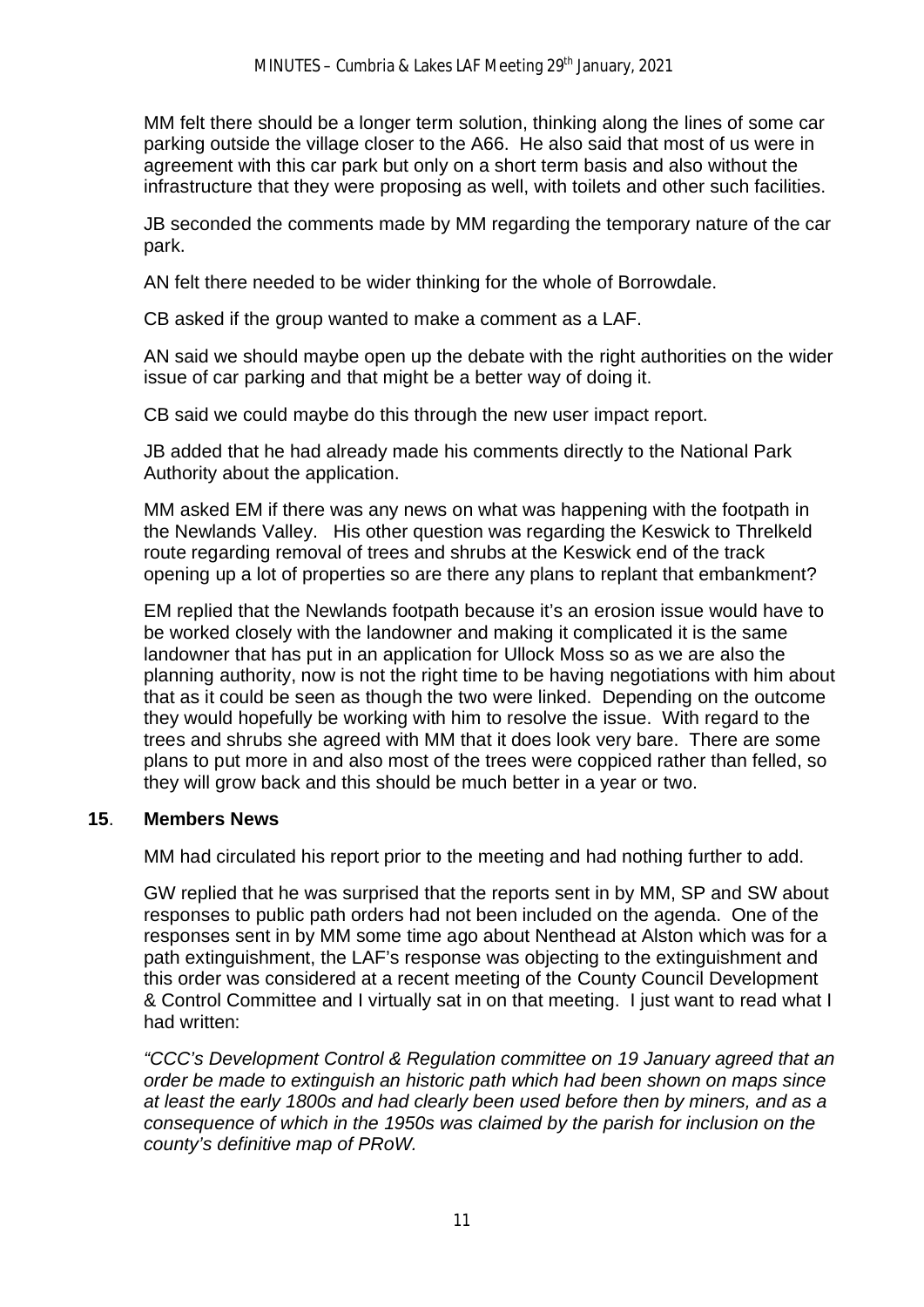*The decision was contrary to the LAF's advice and in my view the LAF's advice was misrepresented in the CCC officer's report presented to the committee which recommended extinguishment.*

*In my view the committee decision was bizarre in that the application for extinguishment as made by the landowner on the basis that the footpath threatened the safety and security of an area which is in the process of being developed as a camp site. The officer's report failed to advise the committee that the planning application for the camp site had not been determined and consequently the consent for the site may not be granted. Despite the none determination of the planning application being drawn to the committee's attention via public representation at the meeting the committee approved the extinguishment.*

*Much was made by some committee members that neither the Alston parish council nor the local council member had objected to the proposal. But neither had they expressed supported it. Perhaps the proposal was never even considered by those interests.*

*CCC's duty is to protect and promote the right of the public to use public rights of way. This decision appears to have done almost the opposite of that".*

I think this should be a concern to the LAF that there advice was misrepresented and that we have a County Council committee that is in the business of extinguishing public rights of way. I regret that NC isn't here as he was one of the Councillors that actually voted against the extinguishment.

DG replied that it was a lead mining area and there is a footpath running along the side of the same field, there's a footpath running along the top of the field and the highway runs along the bottom of the field so it's much easier to use the ones that remain rather than the one that's been extinguished.

GW said that it was certainly seen by committee members as a practical solution but in my view it is not a lawful solution as you could make that excuse for many locations and just because there are alternatives isn't a reason for extinguishing footpaths. Where does that stop?

CE said he had been contacted to see if his letter could be made public which he agreed to but hadn't heard anything further.

SW said that a lot of these issues are reflected in the comments she has made – she made one visit to a footpath diversion that was in fact an extinguishment of a footpath south of Ulverston. It looked sensible on the map, which she circulated to everybody, but when she went to have a look at it, it was obviously one of these footpaths on a heritage site along a large hedgerow with flowers underneath, it was well walked and it linked two roads and the plan being put forward is that this will be extinguished and will become the spine road of a new suburban housing estate. So this heritage feature will disappear. It was argued that the spine road was a better option even though it would come out onto a very busy road. It was said there would be provision for a walkway but that's not on the housing plan and there is no room on the road itself. The LAF advice was that we did not support this extinguishment. There have also been a number of orders made and there was one at Scalthwaiterigg better known as Mealbank south of Kendal which we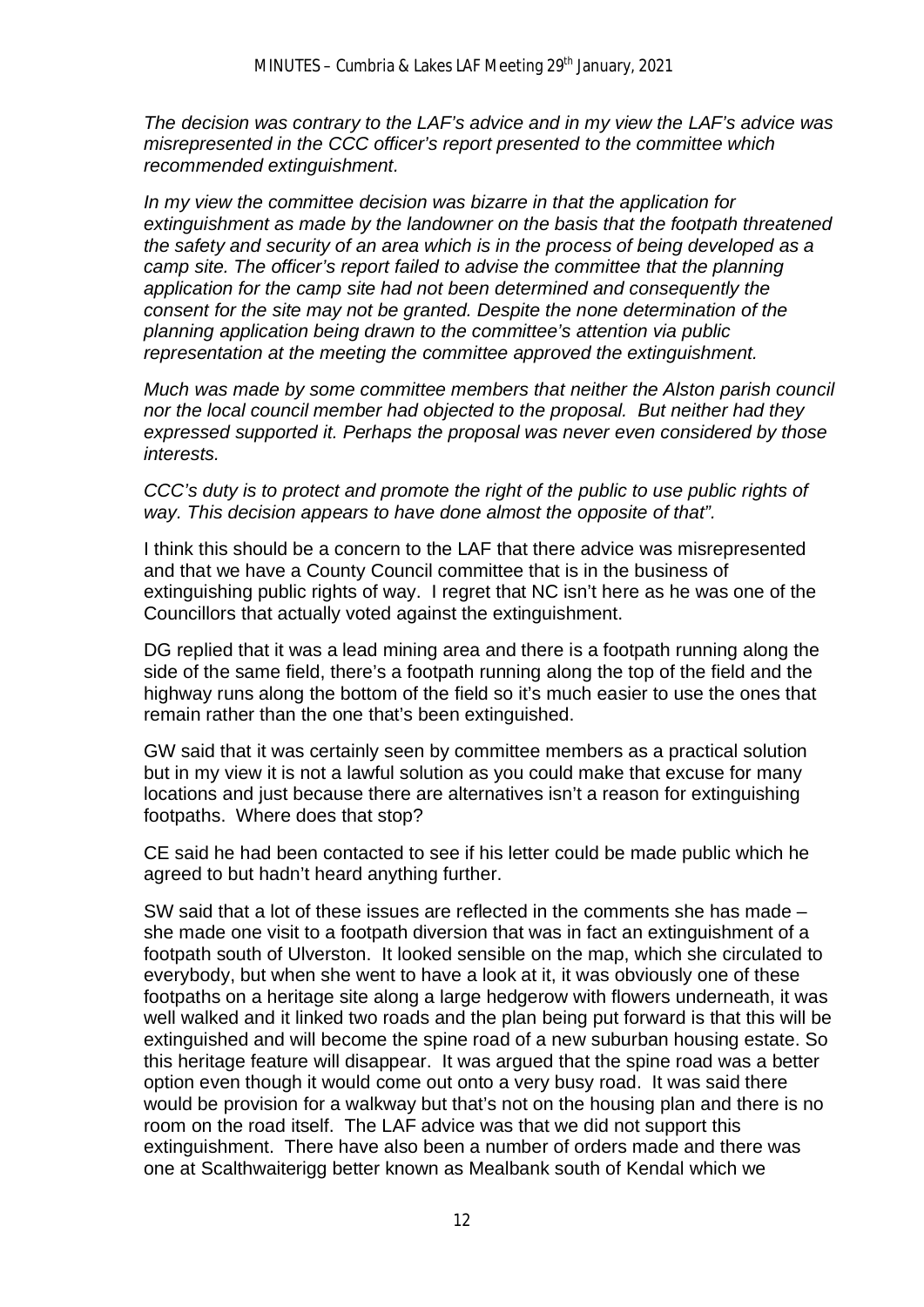managed to visit and again the LAF didn't support the diversion route that was being proposed because the diversion route was a vendetta against the owner of the house that the footpath went through and there was an acceptable diversion that was just a bit longer. But the order approved the diversion we didn't approve. So I think we have a couple of examples of where our advice is not being taken.

MM wanted to reiterate the points made by both GW and SW over the lack of attention to the representations we are making, in the particular case that GW was referring to although DG made the point there were existing alternatives to this potential closure of the path, one was a road that attracts high speed traffic with no footpath and the alternative to that was a very heavily eroded track which was far from being convenient to use.

CB suggested that as several points had been raised that maybe we should look at some training around our responses and to be able to contact the authorities and have a discussion on the advice we are giving and whether we are making the points in the right way.

DG said this was particularly important with the point that SW had raised regarding the path vanishing as this was a Town & Country Planning Act order not a Highways order which have different tests to pass so basically they needed to extinguish the path for buildings to go up and that's what the T&CPA have to abide to.

### **Action: To take forward this last point regarding training**

SW wanted to support what CB had said regarding wider strategies and the issues of housing development and the extinguishment of footpaths is a general issue on which we could have a discussion. There was a further point I raised via email concerning footpaths being lost to leaky dams and re-wilding rivers but I've had assurance that those will lead to improvements to the public path network.

RL said he had managed to get contact with the North Pennines Fell Foot Project and he had managed to get out in November and do a review of the track around Castle Carrock reservoir and he would like to get more involved with the North Pennines.

JB mentioned about research about footpaths and cycleways around Derwentwater and that hopefully improvements would be made in all of those areas.

AN wanted to add onto what JB had said and speaking mainly to EM the lockdown has stopped us getting together and talking about routes round Derwentwater or Bassenthwaite but hopefully we will be able to get together and have a site visit when lockdown is lifted.

BM said he had emailed the footsteps project and would let the group know when they get back to him.

RB wanted to place on record his thanks to Richard Fox for the Fix the Fells, Richard came to our conference in 2019 and I think I learned more from him about land erosion and maintaining paths etc in five minutes than I ever did at school or anywhere else. I was on the Support England call this week where they launched a new strategy and I did wonder about raising this but one of their five big issues is